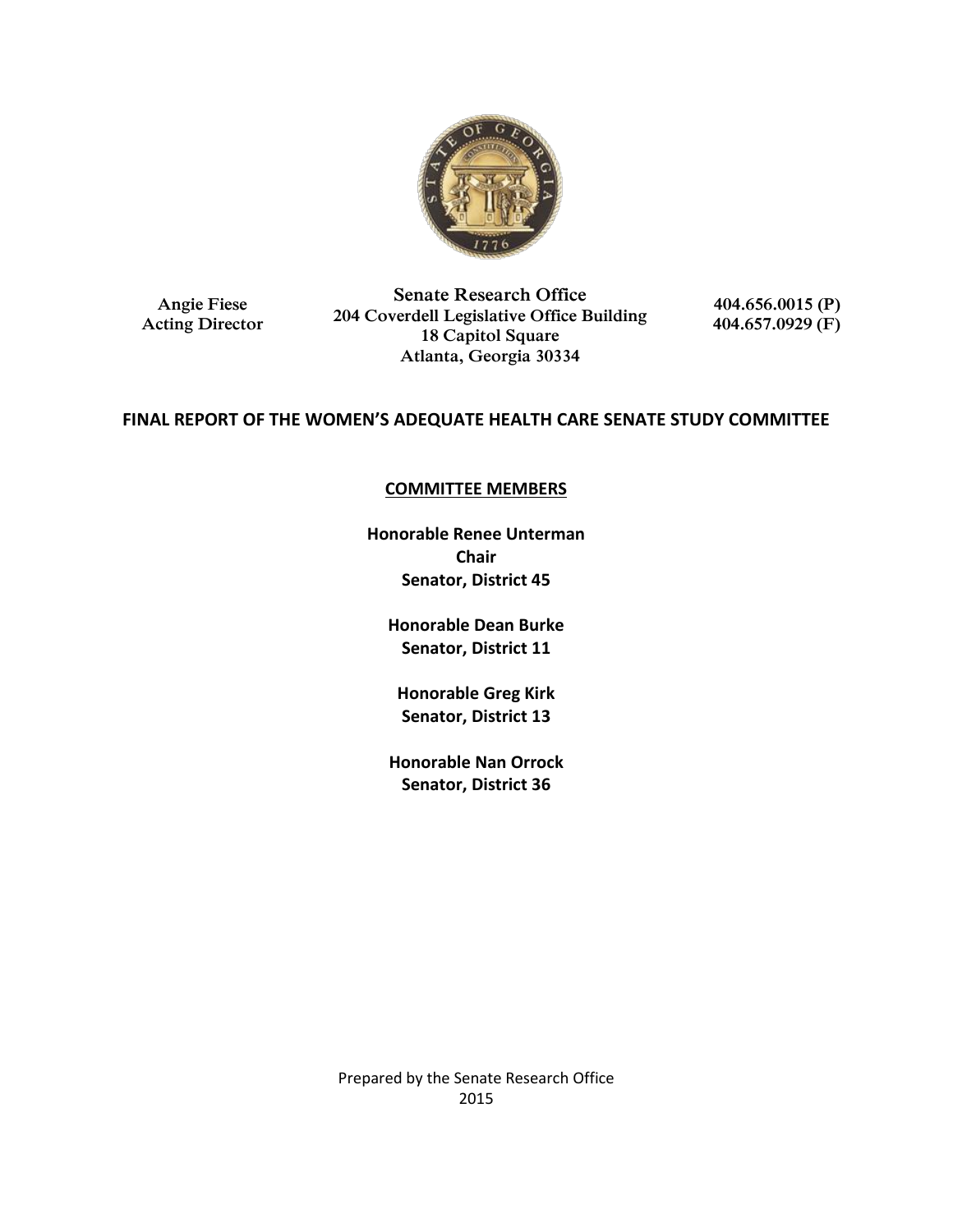### **TABLE OF CONTENTS**

### **I. INTRODUCTION**

The Women's Adequate Health Care Senate Study Committee (the "Committee") was created with the adoption of Senate Resolution 560 during the 2015 Legislative Session. The Committee was charged with undertaking a study of the conditions, needs, issues, and problems related to women's health care in Georgia.

The Senate members appointed to serve on this Committee include: Senator Dean Burke of the  $11^{\text{th}}$ ; Senator Greg Kirk of the 13<sup>th</sup>; Senator Nan Orrock of the 36<sup>th</sup>; and Senator Renee Unterman of the 45<sup>th</sup>. Senator Unterman, Chair of the standing Senate Health and Human Services Committee, served as Chair of this Committee.

The Committee held five public hearings on the following dates and corresponding locations:

- Tuesday, September 14, 2015, at the State Capitol in Atlanta, Georgia;
- Tuesday, October 6, 2015, at Georgia Regents University (GRU) in Augusta, Georgia;
- Thursday, December 11, 2015, at Tift Regional Medical Center in Tifton, Georgia;
- Monday November 9, 2015, at the State Capitol in Atlanta Georgia; and
- Thursday December 3, 2015, at the State Capitol in Atlanta Georgia.

The following legislative staff members were assigned to this Committee: Ms. Jennifer Yarber and Ms. Gavriella Coffman of the Senate Press Office; Mr. Jared Evans and Mr. Elton Davis of the Senate Budget and Evaluation Office; Ms. Elizabeth Holcomb of the Senate Research Office; Ms. Lynn Whitten of the Office of Legislative Counsel; and Ms. Avi'el Bland, Senate Health and Human Services Committee Secretary and Legislative Assistant to Senator Unterman.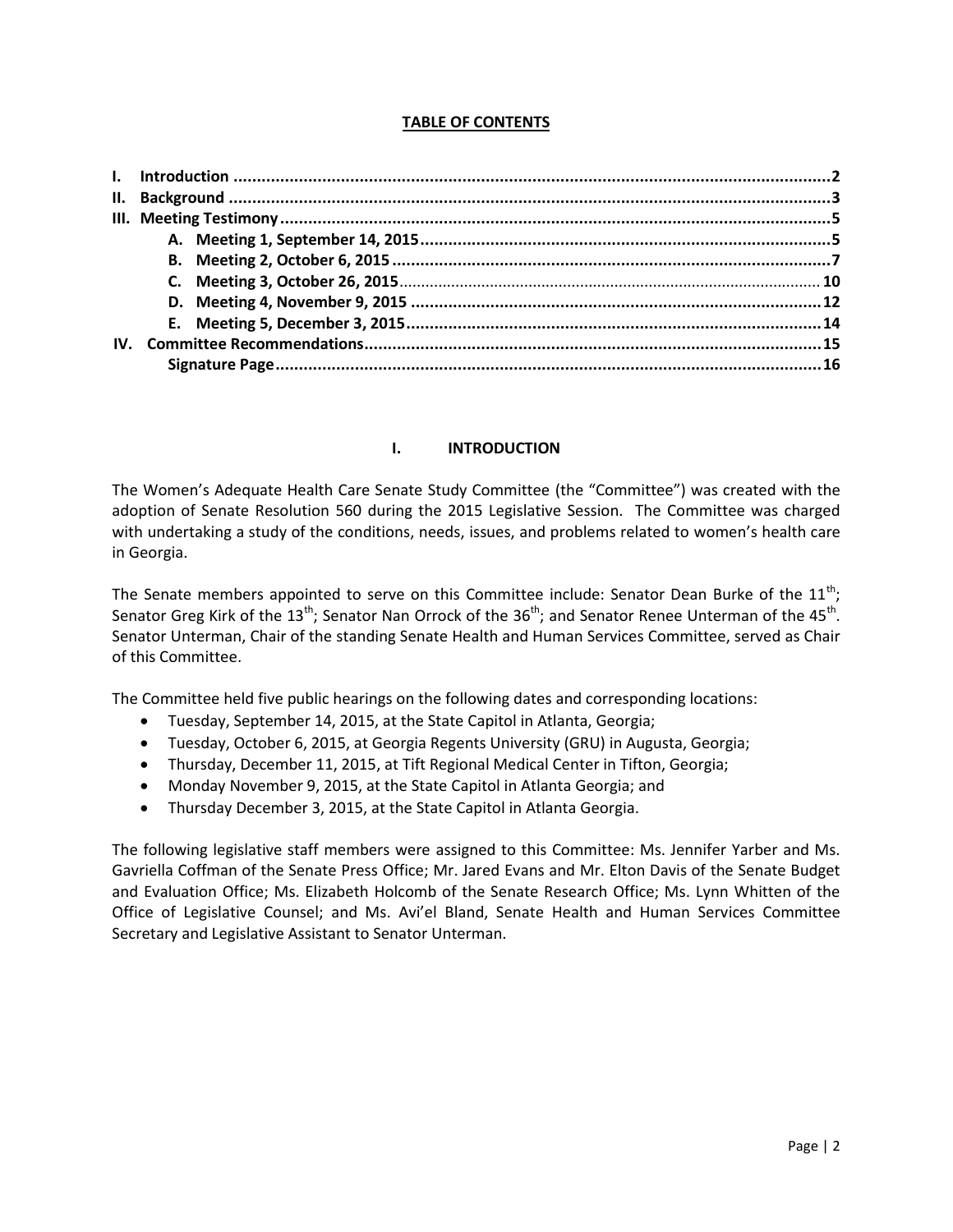#### **II. BACKGROUND**

A number of health care initiatives were underway in Georgia when the Committee began this study. This section provides a brief history on topics discussed by the Committee and presented in testimony.

Georgia's **telemedicine** system is managed by the Georgia Partnership for TeleHealth (GPT), a non-profit and statewide collaboration between policymakers, health care providers, and patients. In January 2013, GPT reported 136,000 patient encounters and an increase from eight patient visits in 2006 to over 75,000 in 2012. GPT now has over 350 locations with 600 healthcare partners and providers and over 200 specialists that represent more than 40 specialties participating in network. Tift Regional Medical Center (host of Meeting 3) was an original partner in Georgia's telemedicine network. Now, the facility uses telemedicine to connect with patients in various cities across Georgia, including Atlanta, Macon, and Augusta. It also connects regional physicians to students in school-based health clinics.

The **Alzheimer's Disease and Related Dementia (ADRD) State Registry** was established within the Georgia Department of Public Health (DPH) in 2014 pursuant to House Bill 966. The purpose of the registry is to: (1) collect and disseminate usable data to inform programs and services for the aging population, (2) identify epidemiological trends, (3) bring awareness at the state level to issues that affect healthy aging, and (4) inform stakeholders for planning and for future registry needs. The ADRD Registry is a key component of the Georgia Alzheimer's and Related Dementias State Plan that was issued by a task force and supported by the Georgia legislature in 2013 and 2014.<sup>1</sup> Information on the ADRD



**Figure 1**

 1 Senate Bill 14 created the Alzheimer's and Related Dementia State Plan Task Force in 2013 to create a comprehensive state plan to address Alzheimer's disease and related dementias. Senate Resolution 746, sponsored by Senator Unterman of the 45<sup>th</sup>, was adopted during the 2014 Legislative Session in support of the state plan.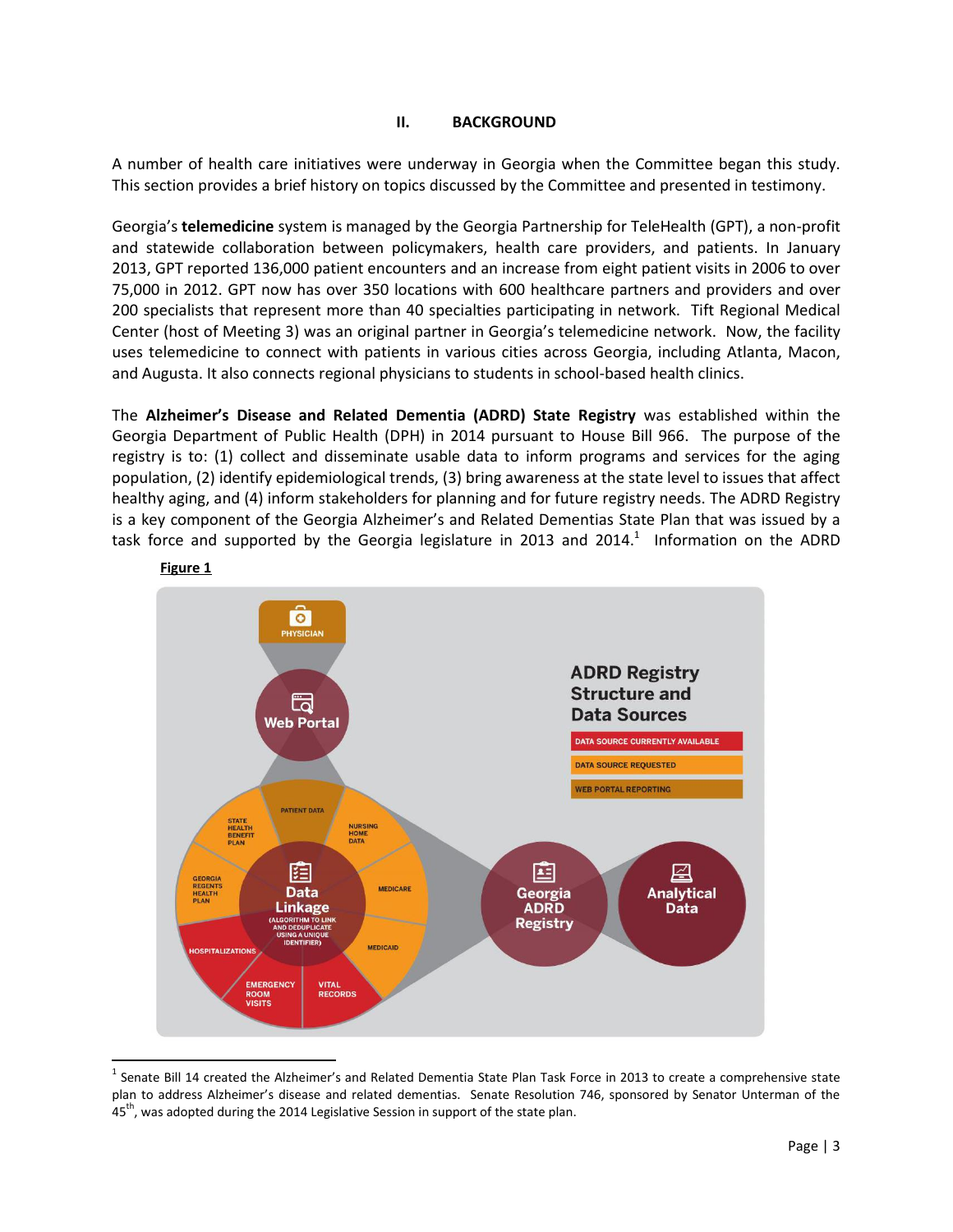Registry is available online on DPH's website, including instructions on how to access the ADRD web portal and the diagram provided above in Figure 1 on Page 3. $^{2}$ 

The **Georgia Maternal Mortality Review Committee (MMRC)** is the result of a three-year process that involved coordination and collaboration with DPH, the Georgia OBGyn Society, and the Centers for Disease Control and Prevention (CDC). The General Assembly's passage of Senate Bill 273 during the 2014 Legislative Session laid the foundation for the MMRC's work following the release of a 2010 study that listed Georgia as the state with the highest maternal mortality rate in the nation.<sup>3</sup> In addition to ensuring the confidentiality of the review process for maternal mortality in Georgia, Senate Bill 273 provided the MMRC with the authority and legal protection to collect data for case reviews. The Georgia MMRC's mission is to "identify pregnancy-associated deaths, review those caused by pregnancy complications and other selected deaths, and identify problems contributing to these deaths and interventions that may reduce these deaths."

During the 2015 Legislative Session, the Georgia legislature passed House Bill 436, "**The Georgia HIV/Syphilis Pregnancy Screening Act of 2015**." This legislation updated the Georgia HIV Pregnancy Act of 2007 by requiring that physicians providing prenatal care are to offer HIV and syphilis testing to any pregnant woman during the third trimester of pregnancy. At the time of delivery, if there is no evidence of such testing having been performed during the third trimester of gestation, a physician may order HIV and syphilis testing of the mother. However, the pregnant woman or mother may refuse any of these offers to test for HIV and syphilis.

House Bill 72 was also passed during the 2015 Legislative Session, amending Georgia law to provide more tools to detect, report, and prosecute cases involving the **abuse, neglect, and/or exploitation of disabled or elder persons**. The enacted provisions of this legislation allow evidence obtained pursuant to an inspection warrant is to be admissible in a criminal case and offer preferred scheduling of court cases to preserve testimony of elderly or disabled victims.

### **Rural Hospital Stabilization Committee and Pilot Program**

Rural hospital closures have been a topic of growing concern in our state for quite some time—between 2010 and 2014, five hospitals in rural Georgia closed. In response to Georgia's rural health struggles, Governor Nathan Deal created the Rural Hospital Stabilization Committee in March of 2014 to identify the needs of the rural hospital community and provide potential solutions. In its Final Report to the Governor in February of 2015, the Rural Hospital Stabilization Committee recommended a four-site "Hub and Spoke" pilot program and designated the Georgia Department of Community Health (DCH) State Office of Rural Health as the oversight entity responsible for the program's implementation and monitoring.<sup>4</sup> The rural hospital stabilization pilot program was appropriated \$3 million in State General Funds for Fiscal Year 2016 and is scheduled to run for 18 months.<sup>5</sup>

Specifically, the pilot program seeks to build out an integrated "Hub and Spoke" model to prevent the over-utilization of the Emergency Department (ED) as a primary care access point. The goal of a "Hub

 $\overline{\phantom{a}}$ 

<sup>2</sup> *See* [https://dph.georgia.gov/alzheimers-registry.](https://dph.georgia.gov/alzheimers-registry) 

 $^3$  Senate Bill 273, 2014 Legislative Session, was sponsored by Senator Dean Burke of the 11<sup>th</sup>.

<sup>4</sup> *See* Rural Hospital Stabilization Committee, Final Report to the Governor (February 23, 2015). Available online at: [https://gov.georgia.gov/sites/gov.georgia.gov/files/related\\_files/document/Rural%20Hospital%20Stabilization%20Committee%](https://gov.georgia.gov/sites/gov.georgia.gov/files/related_files/document/Rural%20Hospital%20Stabilization%20Committee%20Report%20022315%20FINAL.pdf) [20Report%20022315%20FINAL.pdf.](https://gov.georgia.gov/sites/gov.georgia.gov/files/related_files/document/Rural%20Hospital%20Stabilization%20Committee%20Report%20022315%20FINAL.pdf)

<sup>5</sup> *See* House Bill 76, 2015 Legislative Session. Health Care Access and Improvement Line Item 84.6. Available online at: [http://www.senate.ga.gov/sbeo/Documents/AppropriationsDocuments/FY2016/General/fy16g\\_fullbill\\_final.pdf.](http://www.senate.ga.gov/sbeo/Documents/AppropriationsDocuments/FY2016/General/fy16g_fullbill_final.pdf)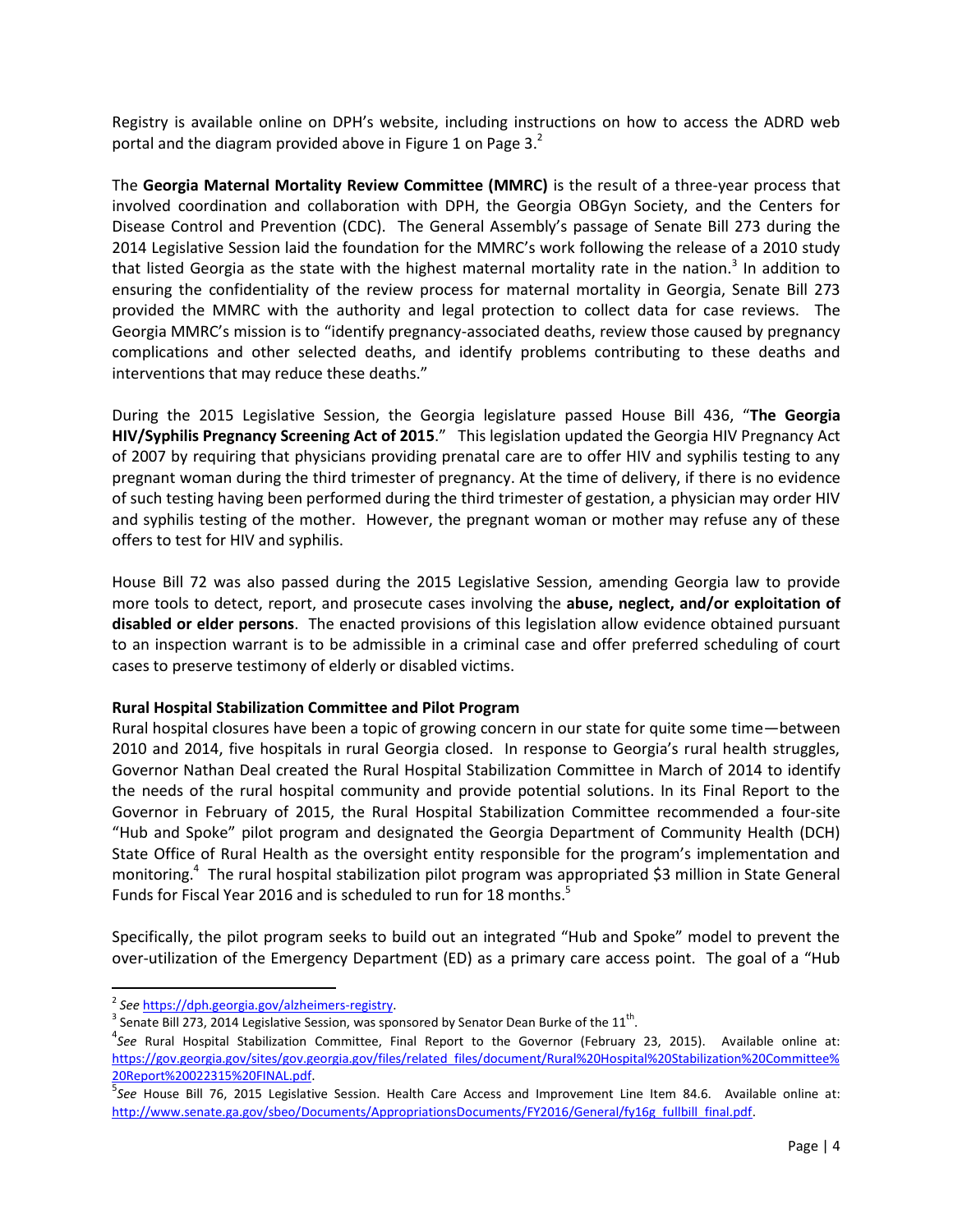and Spoke" model is to best use existing and new technology to ensure that patients receive treatment in the most appropriate setting and consequently relieving the cost pressures on small rural hospitals' EDs. The "hubs" are four communities with nursing homes, home health, rural health clinics, and a regional hospital, while the "spokes" include smaller critical access hospitals, ambulances equipped with WiFi and telemedicine, school clinics equipped with telemedicine, Federally Qualified Health Centers (FQHCs), public health departments, and local physicians. The four hubs for the pilot program include:

- Union General in Blairesville, Georgia (Blue Ridge Mountains);
- Crisp Regional in Cordele, Georgia (South Georgia);
- Appling HealthCare System in Baxley, Georgia (South Georgia); and
- Emanual Regional Medical Center in Swainsboro, Georgia (Middle Georgia).

### **III. MEETING TESTIMONY**

All testimony reflected in this report is limited to the information that was provided to the Committee at its public meetings. This section provides a brief summary of each meeting, including the names and affiliations of individuals who were asked to provide testimony to the Committee. Although testimony has been condensed for the purpose of this report, a copy of all presentations and materials submitted to the Committee are kept on file in the Senate Research Office.

### **A. Meeting 1: September 14, 2015**

The Committee's first meeting consisted of an overview of women's health care in Georgia and presentations were provided by the following individuals and entities:

- Commissioner Brenda Fitzgerald, MD, Georgia Department of Public Health (DPH).
- Melanie McNeil, Esq., State Long-Term Care Ombudsman Program.
- Catherine Bonk, MD, MPH, Georgia Obstetrics and Gynecology (OBGyn) Society.

Senator Unterman opened the first meeting by welcoming everyone and emphasizing the importance of this Committee. She went on to explain that the scope of the Committee's study has been expanded to allow for the study of issues outside of the shortage of obstetric and gynecologic services in rural areas of Georgia.

Dr. Brenda Fitzgerald, Commissioner of DPH, provided an overview of the status of women's health care in Georgia. Maternal mortality refers to the death of a woman during pregnancy or up to one year after delivery. This includes pregnancy-related death, which is a death during or within one year of pregnancy caused by a complication of pregnancy; and pregnancy-associated death, a death of a woman from any cause while she is pregnant or within one year of pregnancy. Ranking 50<sup>th</sup> on a national scale, Georgia has one of highest maternal mortality rates in the nation. Georgia's MMRC released a report of its findings in June of 2015 after it completed its first year (2012) of case reviews for 122 maternal mortality cases. Although the MMRC's review of these cases concluded that 60 were pregnancy-associated deaths and 25 were pregnancy-related deaths, 37 cases were discovered to have been incorrectly designated as maternal mortalities. These 37 deaths were attributed to mistakes on death certificates where a check box used to indicate a pregnancy had been incorrectly marked. The review of medical charts and coroner's certificates revealed cases where it was not possible for the deceased to have been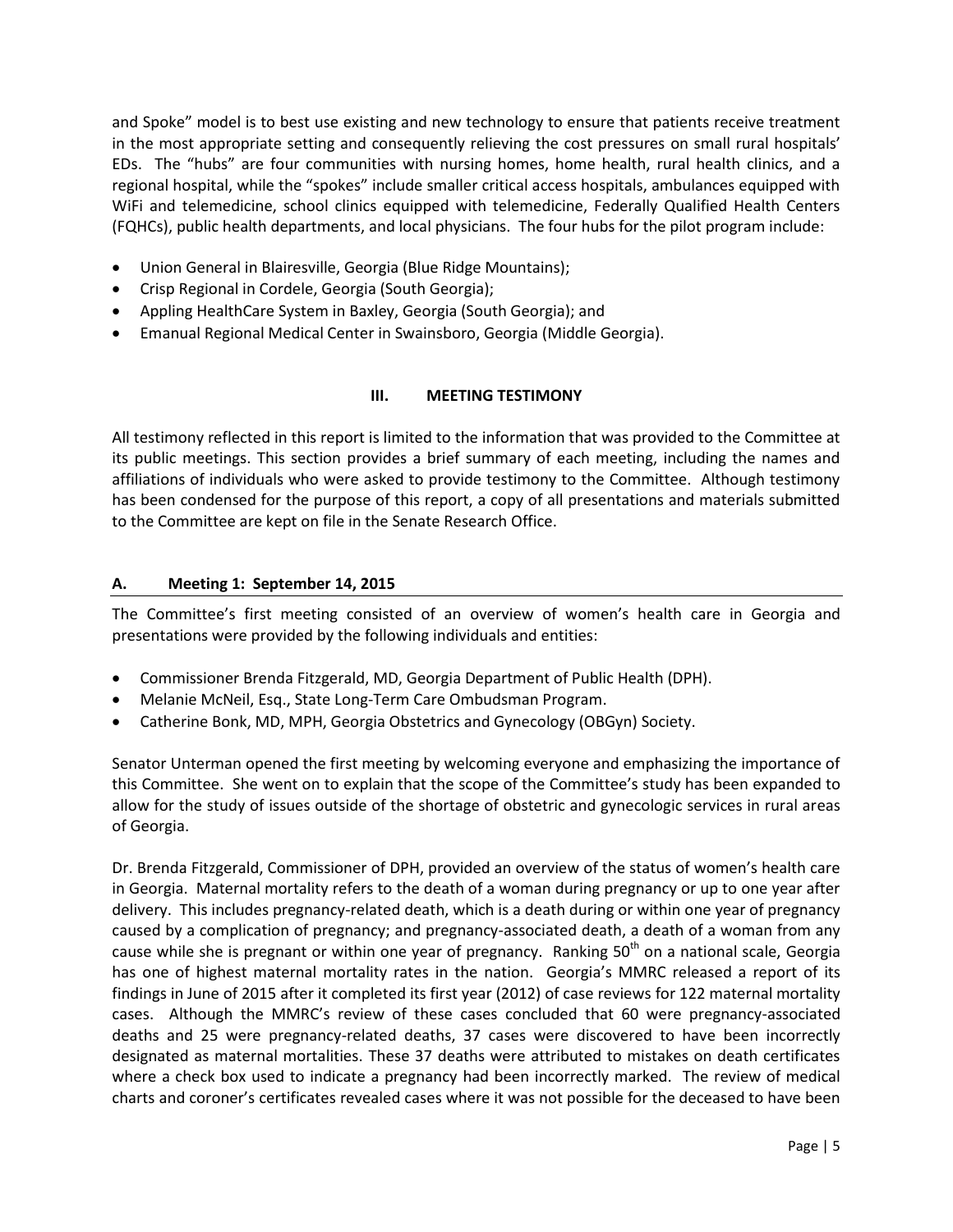pregnant at the time or within a year of death. For example, it would be implicit in a review of a male who died of prostate cancer that the deceased was not pregnant. Dr. Fitzgerald informed the Committee that the standard coroner's certificate used in Georgia has since been changed to help reduce the occurrence of such mistakes.

Dr. Fitzgerald also provided the Committee with information on infant mortality in Georgia. Between 2002 and 2006, the infant mortality rate in Georgia was 8.4 deaths per 1,000 live births, 15 to 20 percent higher than the national average. Her presentation also highlighted: the self-management and treatment of diabetes; risk factors for cardiovascular disease (CVD); the importance of screening services for the early detection of breast cancer; and the creation of the ADRD State Registry within DPH. More detailed testimony on each of these items was provided to the Committee at Meeting 2, discussed below.

Next, the Committee heard from Melanie McNeil, Esq., the State Ombudsman for the Long-Term Care Ombudsman (LTCO) Program within Georgia's Department of Human Services (DHS). Ms. McNeil shared with the Committee that evidence based disease prevention and health promotion programs are under way across the state to support the health care of older women. The Chronic Disease Self-Management Program (CDSMP) is a statewide workshop offered through the Area Agencies on Aging (AAA). The program serves to empower its participants to become part of their own health care team through various techniques including problem solving, communication with family and health care providers, and teaching basic health promotion and behavior skills. Covering chronic conditions such as arthritis, heart disease, and diabetes, the CDSMP aims to reduce health care utilization by encouraging patient autonomy and improved engagement in one's health care. At least 3,000 individuals have completed this program.

Ms. McNeil explained the Hospital Transitions program, an evidence based program aimed at reducing hospital readmission rates and improving health outcomes that can be implemented using either the "Bridge model" or the "Coleman model." The Bridge model emphasizes collaboration among hospitals, community-based providers, and the Aging Network to ensure a seamless continuum of health and community care across settings. Instead of adding another silo of care, it connects existing silos to assist older adults and caregivers transition across the continuum of care. In contrast, the Coleman model is a four-week program where patients with complex care needs and their family caregivers receive specific tools. Such tools include working with a "Transition Coach" to learn self-management skills that can be used during a patient's transition from hospital to home. The four pillars of the Coleman model include: (1) medication self-management; (2) the use of a dynamic patient-centered Personal Health Record (PHR); (3) primary care and specialist follow-up visits; and (4) knowledge of red flags that signal to a patient that his or her condition is worsening and how to respond. Ms. McNeil briefly mentioned the Grandparents Raising Grandchildren Program and explained how it provides respite for those who are acting as caregivers, many of which are women.

Finally, Dr. Catherine Bonk, President of the Georgia OBGyn Society, provided testimony to the Committee. Dr. Bonk is a practicing obstetrician and gynecologist (OB/GYN) in Decatur, Georgia, and has been in practice for 25 years since completing her residency training. Dr. Bonk informed the Committee that the OB/GYN workforce is dwindling and that the aggregate debt for an OB/GYN amounts to about \$250,000 after completing the requisite four years of undergraduate education, four years of medical school education, and four years of residency training. In Georgia, there are five OB/GYN residency training programs that collectively produce about 23 graduates per year; of these graduates, only half choose to stay in Georgia. Dr. Bonk emphasized to the Committee that Georgia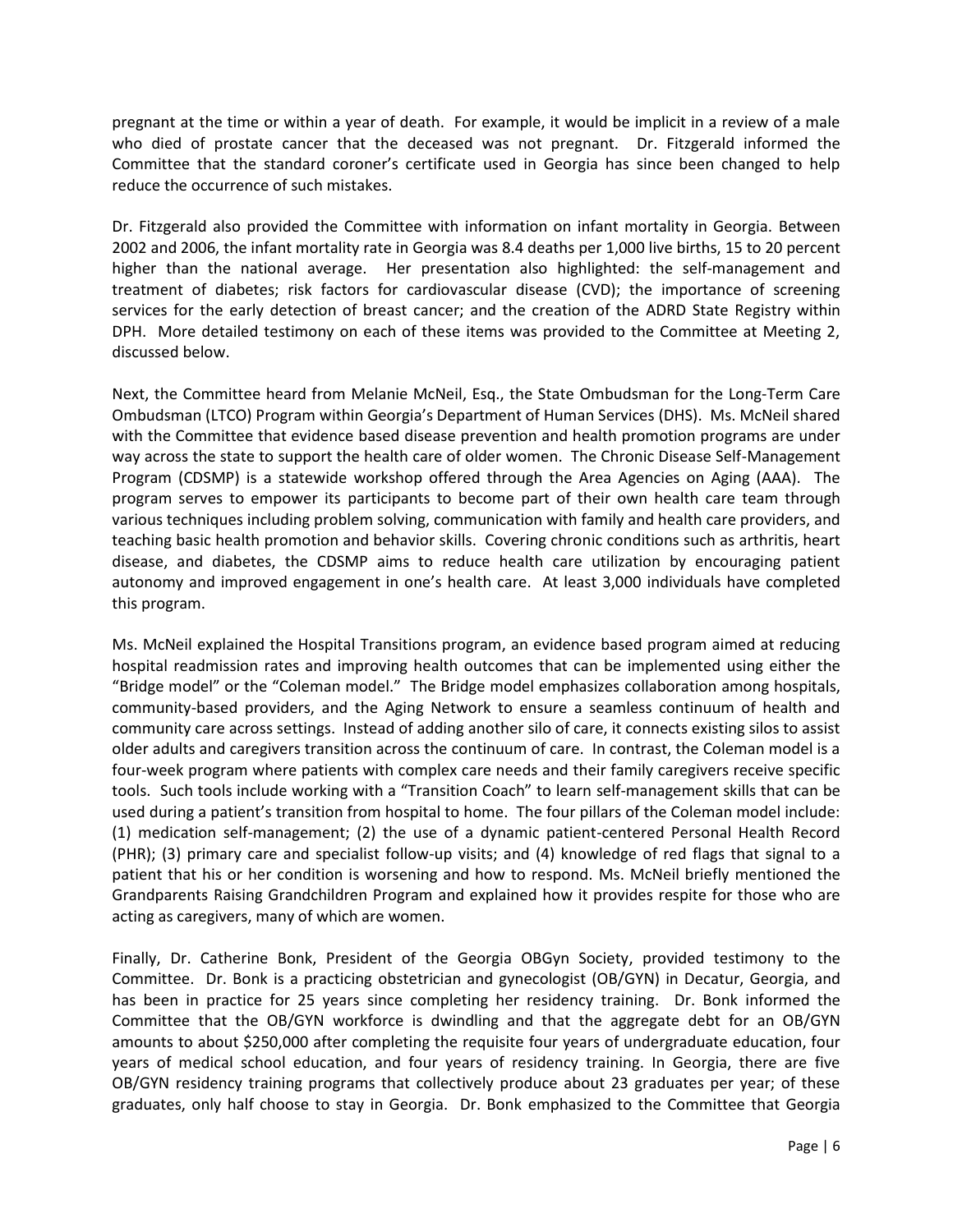needs focus on graduating more residents from these programs as well as keeping them in the state after completing training. Other Georgia OB/GYNs provided testimony regarding this issue on behalf of the Georgia OBGyn Society at Meetings 2, 3, and 4.

### **B. Meeting 2: Tuesday, October 6, 2015**

The Committee held its second meeting on October 6, 2015, at Georgia Regents University (GRU) in Augusta Georgia.<sup>6</sup> Three panels of experts in women's health provided testimony to the Committee on the following topics: (1) oncology; (2) the aging population; and (3) cardiovascular disease and preventative health.

Oncology Panel

 $\overline{\phantom{a}}$ 

- Sharad Ghamande, MD, Interim Associate Clinical Cancer Center Director, Section Chief for Gynecologic Oncology and Professor in the Department of Obstetrics and Gynecology at GRU.
- Nancy Paris, MPA, President of Georgia CORE (Center for Oncology Research and Education).
- Angie Patterson, Vice President of Georgia CORE.
- David McIntosh, MD, Professor of Gynecologic Oncology, Mercer University School of Medicine; Georgia OBGyn Society.

The oncology panel provided information on cancer incidence in women and issues related to cancer treatment costs in Georgia. Dr. David McIntosh, a gynecologic oncologist and professor at Mercer University School of Medicine in Macon, Georgia, provided testimony on three topics: (1) Cancer State Aid Program funding shortfalls; (2) secondary school education on cancer; and (3) issues with high insurance deductibles. Formed in 1937, the Cancer State Aid (CSA) Program within DPH provides funding for diagnostic and cancer treatment services for uninsured and under-insured Georgia adults with limited annual household income. While the Georgia legislature designates state funds to the CSA Program to support the payment of cancer-related services, Dr. McIntosh told the Committee that the CSA Program runs out of money about two months early each year. This delays diagnostic imaging, the first step in detecting and treating cancer, and contributes to uncompensated care costs in Georgia. Dr. McIntosh also told the Committee that many middle school and high school students are misinformed about cancer facts and that an organized curriculum geared toward dispelling common cancer myths would be extremely helpful.

Dr. Sharad Ghamande, Professor and Director of Gynecologic Oncology at GRU's Cancer Center, provided the Committee with information on cervical cancer and related risk factors, such as the human papillomavirus (HPV). Dr. Ghamande told the Committee that if HPV vaccinations in Georgia increased by 80 percent, as many as 53,000 new cases of cervical cancer could be prevented in the lifetime of those aged younger than 12 years old.

Next, the Committee heard from the Georgia Center for Oncology Research and Education (CORE). Angie Patterson, Vice President of Georgia CORE, presented information on hereditary breast and ovarian cancer. When the Georgia Cancer Coalition was dissolved in 2011, Georgia CORE continued to operate the statewide research network and maintained programs for cancer survivors. Georgia CORE informed the Committee that one-fourth of female deaths in Georgia are attributed to breast cancer

 $6$  While Georgia Regents University (GRU) is "soon to be Augusta University," this report refers to the institution as "GRU" during this transition period.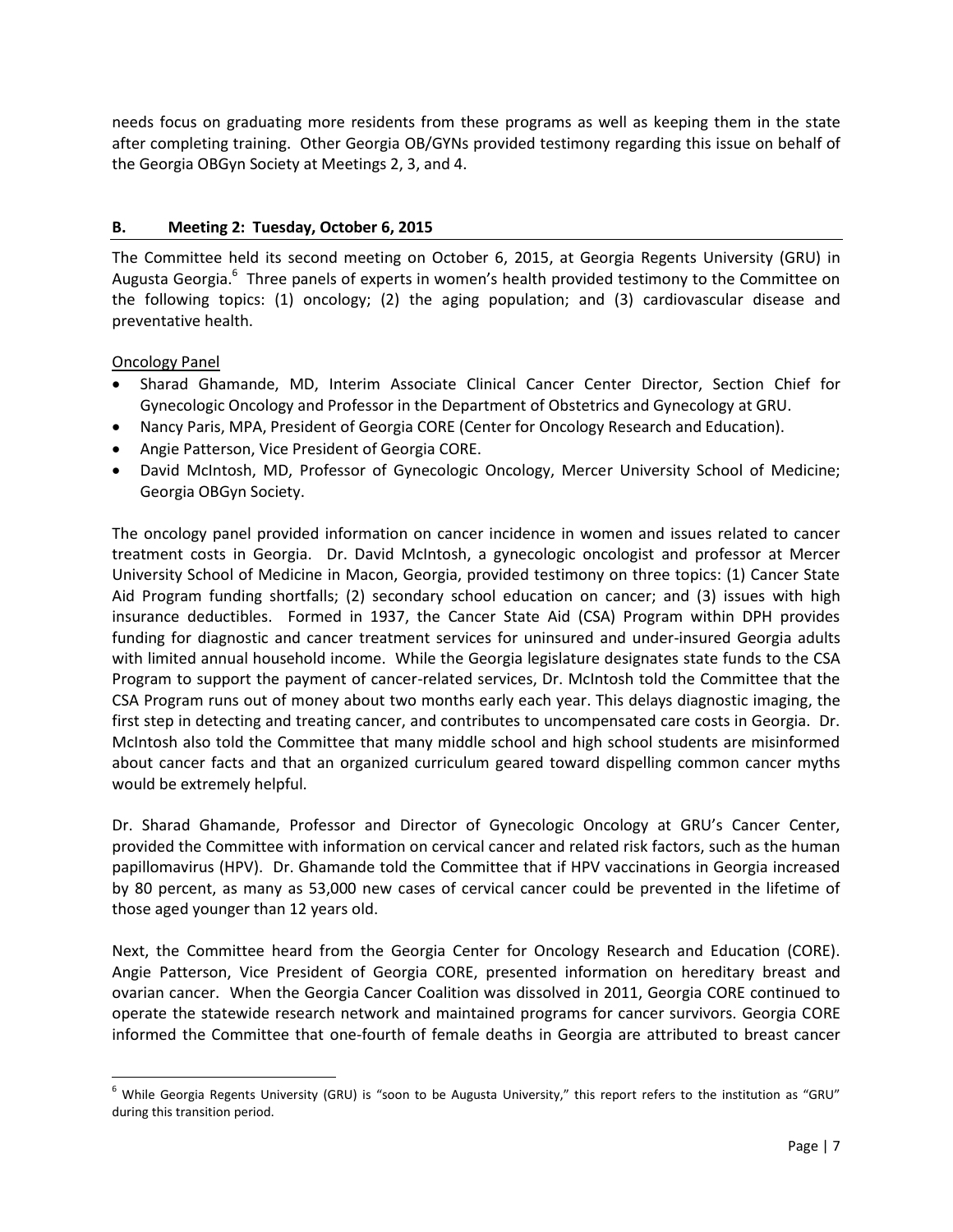and ovarian cancer is the fifth leading cause of death in females in our state. Nancy Paris, President and CEO of Georgia CORE, emphasized the importance of detecting breast cancer at earlier stages by partnering with non-profits, public health centers, clinics, and hospitals to deliver mammography, genomic screening, and genetic testing to underserved women. She asked the Committee to consider recommending \$200,000 in funding to support such efforts to provide more cost effective care.

### Panel on Georgia's Aging Population

 $\overline{\phantom{a}}$ 

- Carlos Isales, MD**,** FACP, Department of Neuroscience and Regenerative Medicine, Department of Orthopaedic Surgery, Medicine and Cellular Biology and Anatomy, Medical College of Georgia (MCG) at GRU.
- Debra Minor, RN, Area Agency on Aging, Augusta.
- Diana Cutright, RN, CSRA Regional Commission Nursing Supervisor Augusta, Aiken, Workers Comp for CSRA Division, ResCare HomeCare.
- Sheila Humberstone, Alzheimer's Association, Georgia Chapter.

Dr. Carlos Isales, a professor of medicine for MCG at GRU and physician specialized in orthopedics and endocrinology, provided the Committee with testimony specific to Georgia's aging population.<sup>7</sup> He explained that aging often results in a decline in function of various physiological systems, including the: cardiorespiratory; musculoskeletal; neuroendocrine; immune; gastrointestinal; and auditory, visual, and vestibular systems. "Frailty," or musculoskeletal aging, is a relatively modern concept or syndrome that is used to describe musculoskeletal aging, which can be prevented through exercise. Frailty is considered to be present when a patient experiences three or more of the following characteristics: selfreported exhaustion; reduced physical activity; slow walking speed; reduced grip strength; and unintentional weight loss. In terms of strength, it is a normal part of the aging process for individuals to experience sarcopenia or a loss of skeletal muscle. Dr. Islaes spoke on how sarcopenia begins around age 45, when muscle mass starts to decline at a rate of roughly 1 percent per year. He reported that a majority of women will lose about 40 percent of muscle strength by age 75; without exercise and training, strength levels will fall rapidly after age 60 due to the atrophy of muscle fibers.

Dr. Isales went on to describe the aging effects on bone density and bone quality, explaining that women experience accelerated bone loss due to decreases in estrogen levels. He reported that, over a lifetime, females lose approximately 42 percent of their spinal bone mass and 58 percent of their femoral bone mass. Compared to men, women have a higher risk of osteoporosis, a systemic skeletal disease characterized by low bone mass and deterioration of bone tissue. Dr. Isales explained that osteoporosis results in increased bone fragility and susceptibility to fracture that is often a "silent disease and will not be detected until a fracture occurs." Acknowledging the significant health care costs associated with osteoporosis-related fractures, he informed the Committee that the best predictor for fracture risk is the history of a previous fracture. However, he reported that of the patients seen in orthopedics for a fracture: only 6 to 10 percent are screened for osteoporosis; and only 10 to 20 percent prescribed any treatment for osteoporosis. Dr. Isales concluded his presentation by emphasizing that "aging is not a disease" and Georgia needs a comprehensive approach to treating its rapidly growing aging population. Although the National Institute of Health (NIH) provides funding to aging centers, there are no NIH-funded centers in our state.

 $^7$  Dr. Isales is a professor of medicine at MCG's Department of Neuroscience and Regenerative Medicine and Department of Orthopaedic Surgery, Medicine, and Cellular Biology and Anatomy.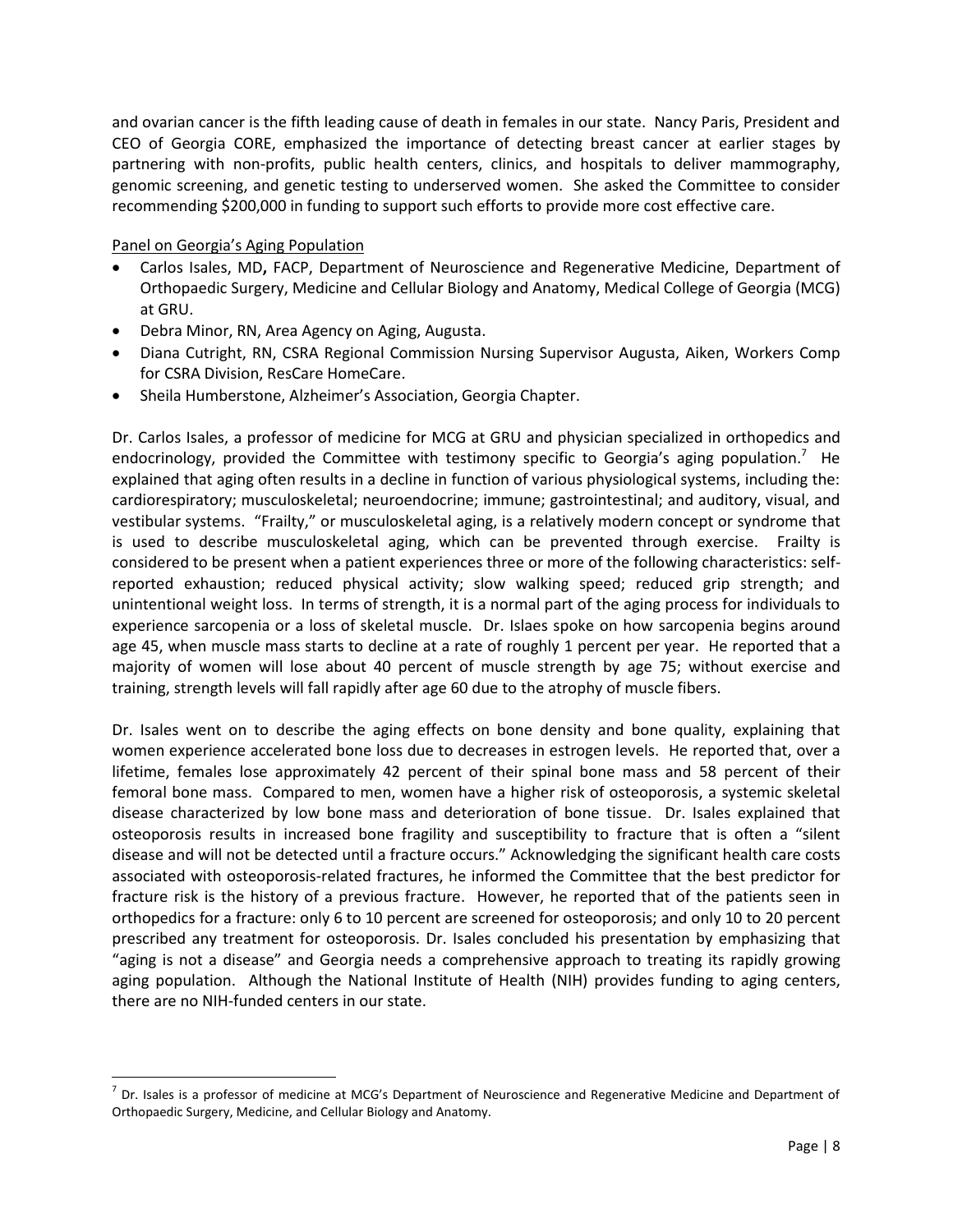Ms. Debra Minor of Augusta's Area Agency of Agency added to Dr. Isale's testimony on how aging affects estrogen levels in women by stating the importance of providing patient education as estrogen levels decrease; information on hormone replacement therapy is especially needed.

Ms. Diana Cutright presented information on the prevalence of Alzheimer's disease and related dementia (ADRD) within the female population on behalf of the CSRA Regional Commission of Augusta. Because people are living longer, ADRD has surpassed heart disease and cancer as the leading cause of death in the aging population. Of the 5.3 million cases of ADRD in America, two-thirds of those cases are women. Ms. Cutright reported that women, when compared to men, are more prone to develop ADRD disease than cancer. Ms. Cutright told the Committee that caregivers, who are most often female, are dying faster than the persons with Alzheimer's disease because of the stress related to caretaking. She added that roughly 40 percent of caregivers in a survey felt like they had no choice but to quit their former job in order to continue caretaking. In closing, Ms. Cutright told the Committee that additional funding for ADRD research would be beneficial, especially in treating Georgia's growing aging population.

Ms. Sheila Humberstone of the Alzheimer's Association echoed the comments made by Ms. Cutright and agreed that there is a need for more home and community-based services for ADRD patients and caregivers. The cost to Medicare for individuals with ADRD already nears half a billion dollars in Georgia. Ms. Humberstone thanked the Committee and the Georgia legislature for its past support of ADRD in 2013 and 2014 as well as the increase in funding for adult protective services (APS) for the emergency relocation of abused adults from unlicensed personal care homes in 2015, discussed above in Section II. On behalf of the Alzheimer's Association, she asked the Committee for its support in working to make guardianship across state lines more transferable, referencing pending legislation that supports this very goal.<sup>8</sup> She also recommended that the Committee continue focusing on ramping up APS services and criminal justice reform.

Panel on Cardiovascular Disease and Preventative Health

 $\overline{\phantom{a}}$ 

- Stephen Goggans, MD, MPH, District Health Director for the East Central Health District, District 6, Department of Public Health.
- Lucy Marion, PhD, RN, FAAN, FAANP, Dean and Professor, GRU College of Nursing.
- Selina Smith, PhD, MDiv, Director, GRU Institute of Public & Preventive Health.
- Pascha E. Schafer, MD, FACC; Assistant Professor of Medicine, MCG at GRU; Medical Director, Cardiac Care Unit; Associate Program Director, Internal Medicine Residency.

Dr. Stephen Goggans of DPH presented information on cardiovascular disease (CVD), which includes the following: heart attacks and angina (heart failure); stroke and transient ischemic attacks; and peripheral or aortic artery disease. For women, key risk factors for CVD include: being over 55 years old; having a family history of early CVD; abnormal lipids; diabetes mellitus; smoking; high blood pressure; and obesity. According to DPH, 59 percent of women and 71 percent of men in Georgia are either overweight or obese. Additionally, diabetes mellitus (DM) in Georgia women brings a higher risk of coronary heart disease than in men. Dr. Goggans relayed to the Committee that DPH's hotline for smoking cessation has been very effective, achieving impressive cessation rates that are higher than the national rates.

<sup>&</sup>lt;sup>8</sup> Senate Bill 270, sponsored by Senator Josh McKoon during the 2015 Legislative Session, is currently pending in the Senate Judiciary Committee.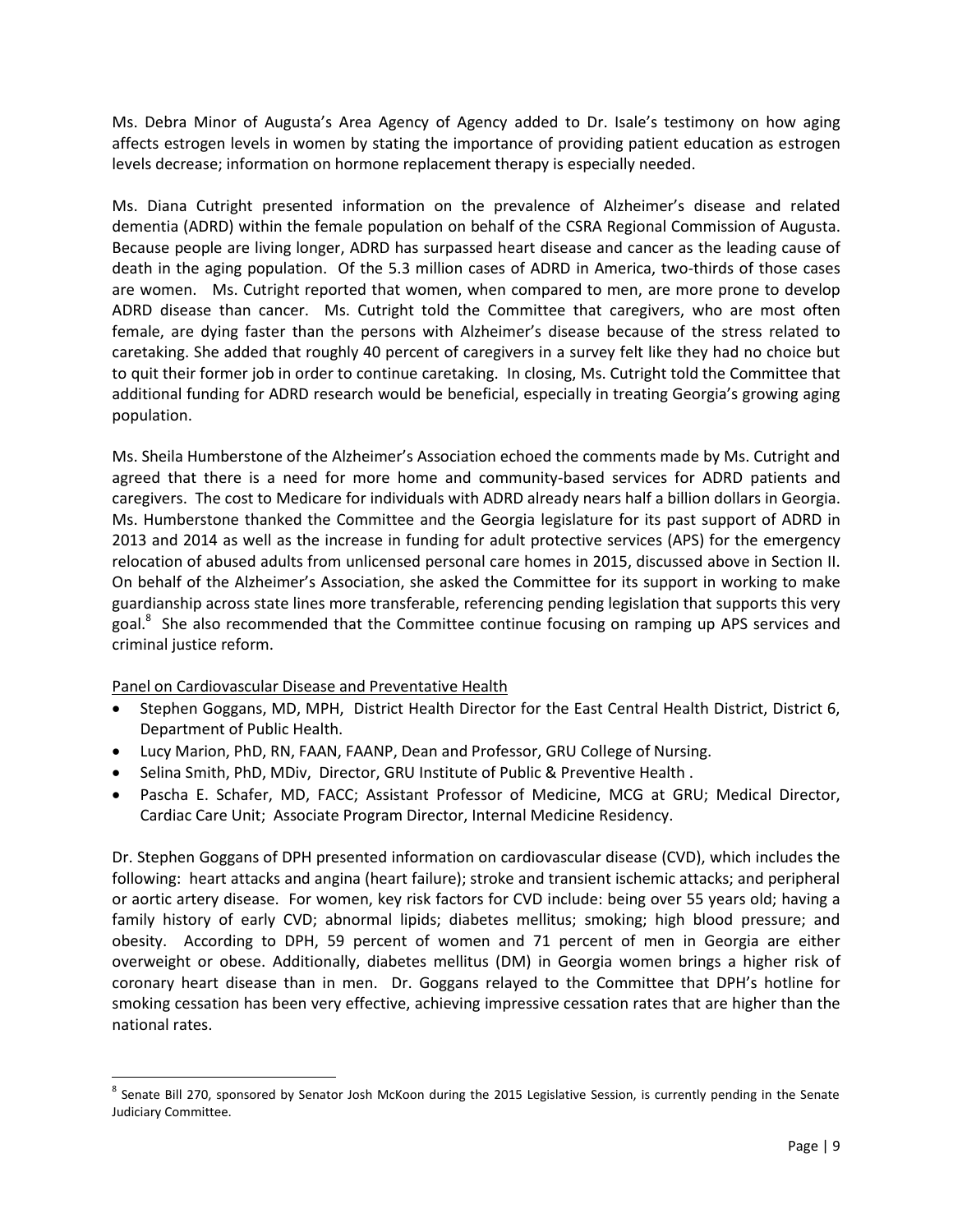Lucy Marion, Dean of GRU's College of Nursing, gave a presentation on addressing chronic health conditions in women through the utilization of the nursing workforce.<sup>9</sup> This presentation included information on basic nursing care for women, advanced nursing for women, and the role of advanced practice nurses in Georgia. Dean Marion reported that the University System of Georgia has been very active in implementing APRN training programs and that Augusta's program has served as the flagship for other schools in Georgia. Her recommendations for improving the Georgia's nursing workforce included the following suggestions: creating strong incentives for rural nurse practitioners; removing APRN practice barriers in Georgia; and creating new nurse practitioner and nurse midwifery programs.

Dr. Selina Smith of GRU added to the discussion by summarizing chronic disease trends and their link to human behaviors. She told the Committee that six out of seven leading causes of death are chronic diseases related to behaviors individuals can modify. She noted the "phenomenal work" done through legislation on student health and posed the question of "how do you legislate behavior without being too invasive on adult level?"

Dr. Schafer of GRU closed the discussion with a presentation that included information on women's awareness of CVD risk and barriers to heart health. While 90 percent of women have more than one risk factor of CVD, their perception of risk is low. For example, women are less likely to call 9-1-1 if experiencing the symptoms of a heart attack than if someone else was exhibiting similar symptoms. Dr. Schafer stated that while CVD is the leading cause of death in Georgia, there is still a disparity in health care for CVD in women. However, she is optimistic that we can promote equitable care through investment in education, prevention, and research to support evidenced based practice.

## **C. Meeting 3: Monday, October 26, 2015**

 $\overline{a}$ 

The Committee's third meeting was hosted by Tift Regional Medical Center on its campus in Tifton, Georgia. At this meeting, the Committee heard testimony on three topics: (1) obstetrical manpower shortages in Georgia; (2) practicing obstetrics in rural Georgia; and (3) rural health stabilization initiatives. The following individuals provided testimony and participated in panel discussions:

- Adrienne Zertuche, MD, MPH, Emory Department of Gynecology & Obstetrics; Founder and President, Georgia Maternal and Infant Health Research Group (GMIHRG); Georgia OBGyn Society.
- Hugh Smith, MD, OB/GYN at Upson Regional Medical Center, Thomaston, Georgia; Georgia OBGyn Society.
- Sandra Reed, MD, OB/GYN at Shaw Center for Women's Health, Thomasville, Georgia; Georgia OBGyn Society.
- Mary Trescot, OB Practice Manager, Tifton, Georgia; Georgia OBGyn Society.
- Paul Browne, MD, Section Chief, Associate Professor of Maternal Fetal Medicine, GRU.
- Chadburn Ray, MD, RPh, Associate Professor and Residency Program Director, Department of Obstetrics and Gynecology, GRU.
- Anne Patterson, MD, Maternal Fetal Medicine Specialist, Women's Telehealth, Atlanta, Georgia; Georgia OBGyn Society.

 $^{9}$  Dean Marion provided additional testimony on APRN training programs at Meeting 4.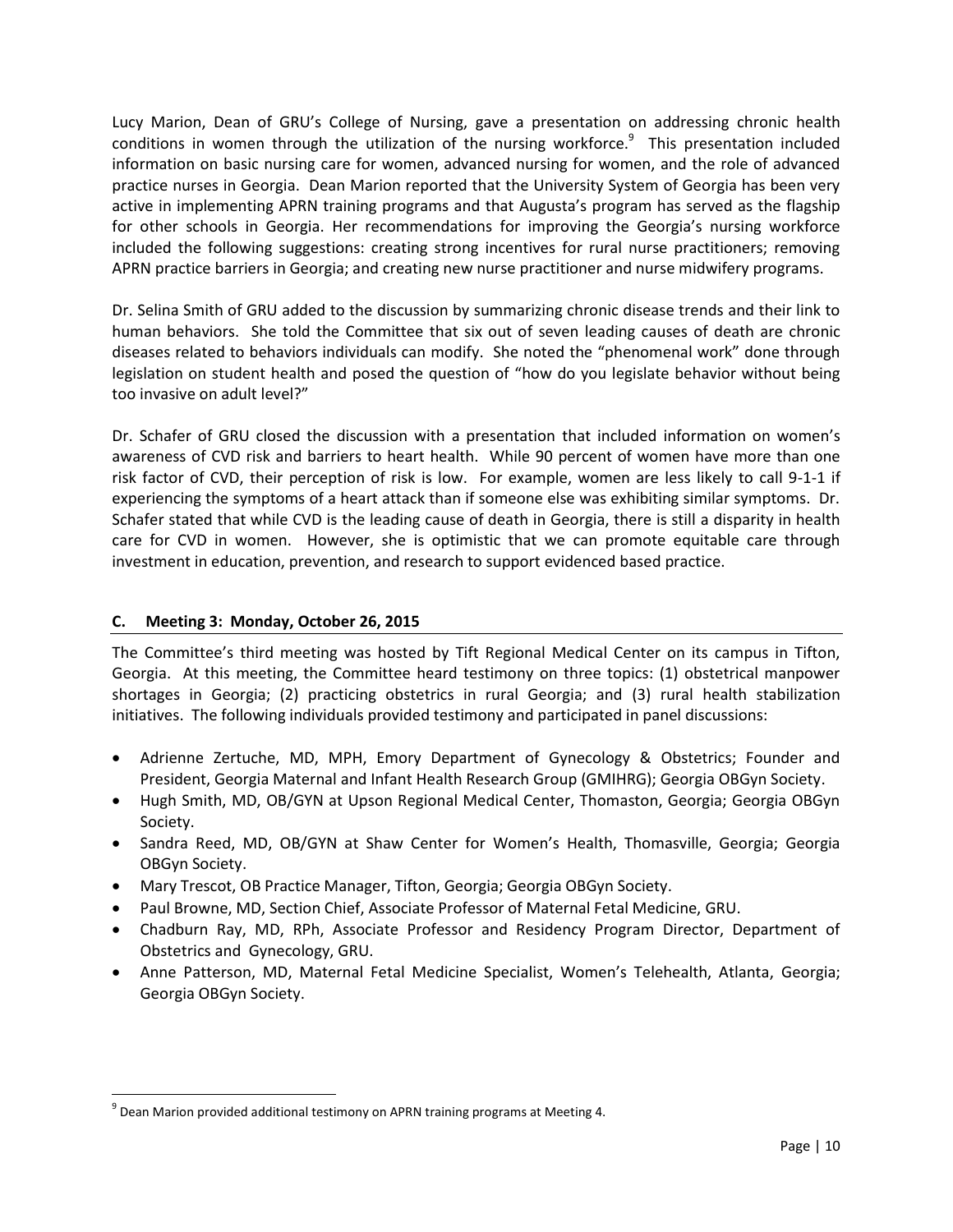Dr. Zertuche delivered a presentation on behalf of the Georgia OBGyn Society titled "Georgia's Obstetric Crisis: Origins, Consequences, and Potential Solutions."<sup>10</sup> She explained that Primary Care Service Areas (PCSAs) are a collection of counties in which less than 30 percent of the residents receive primary care. According to Dr. Zertuche, 43 of the 82 Georgia PCSAs outside the Atlanta metro service area have either an "overburdening or a complete absence of obstetric providers." Of Georgia's PCSAs, she reported that 31 have no obstetricians; 73 have no delivering family practitioners; and 57 have no certified nurse midwives (CNMs). Noting that the average age of retirement for rural obstetricians is age 52 for men and age 44 for women, she forecasted that 58 of 77 rural PCSAs will lack obstetric services by year 2020. Dr. Zertuche discussed potential solutions to address Georgia's rural areas and improve maternal and infant health outcomes, which included: exploring financial incentive programs for physicians and extenders that provide obstetric services; improving perinatal regionalization; and expanding the use and access to telemedicine in Georgia.

Ms. Mary Trescot manages a practice specializing in obstetrical care in Tifton, Georgia. She joined two OB/GYN physicians, Drs. Sandra Reed and Hugh Smith, to discuss the challenges of practicing obstetrics in rural Georgia. They were in agreement that it is difficult to recruit OB/GYN physicians to practice in



rural Georgia where they work long hours and tend to be paid less than if they were to practice in a metro area. The panel also reported that most patients in rural Georgia have to travel long distances for perinatal care. Referencing the Rural Hospital Stabilization Pilot Program, they are optimistic about the concept of using telemedicine to help provide more fluid prenatal and obstetrical care. The Committee learned that Georgia's Regional Perinatal Centers map was last drawn in 1971 and the regions have not been redrawn due to lack of funding. The map provided in Figure 2 (left) and available on DPH's website was referenced numerous times throughout this hearing and again at Meeting  $4.^{11}$ There are six Regional Perinatal Centers where hospitals are designated to provide maternal and infant care for high risk patients in specific geographic regions in the state.

l

<sup>&</sup>lt;sup>10</sup> Dr. Zertuche is completing her specialty training at the Emory Department of Gynecology and Obstetrics and is the Founder and President of the Georgia Maternal and Infant Health Research Group (GMIHRG).

 $11$  Available online at https://dph.georgia.gov/regional-perinatal-centers.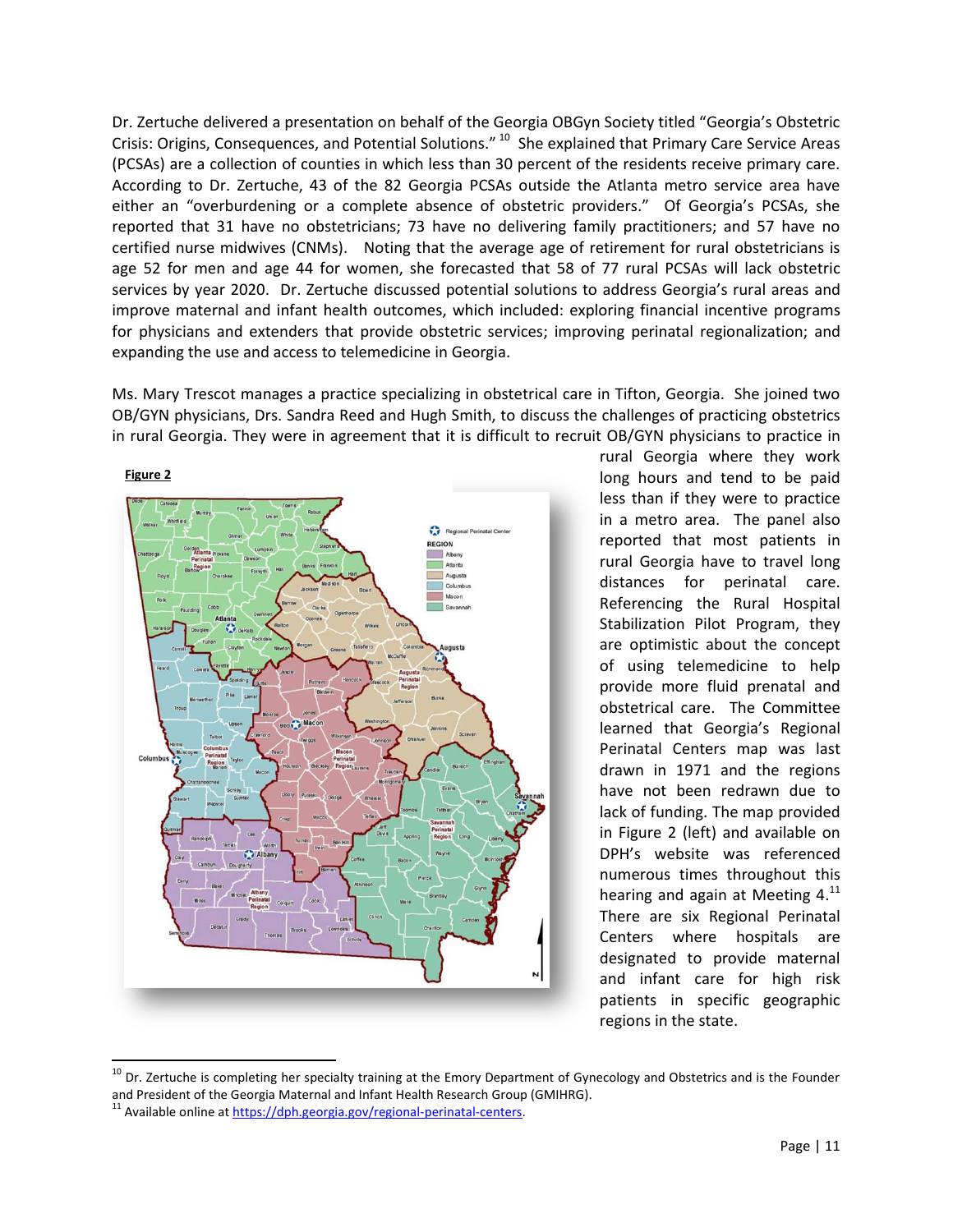Dr. Paul Browne, an associate professor of maternal fetal medicine at GRU, provided testimony on the importance of prenatal care in rural areas and MCG's "Partners in Prenatal Care" program. The program helps primary care providers re-start OB outpatient care by using hospitalists at MCG to provide hospital care for obstetric patients. Patients can be seen locally for prenatal and postpartum visits, while only needing to travel for hospital care. This program has expanded within the region surrounding Augusta and Dr. Browne believes it could easily be scaled to the entire state. He also spoke about the imbalance in funding for women in the Maternal and Infant Care funded through DPH. Funding for the support of newborns and neonatal intensive care units is significant, while only 3 percent is directed to care of the pregnant woman. Therefore, Dr. Browne urged the Committee to recommend that funding to the Maternal and Infant Care grant be increased to help equalize funding for maternal and fetal care.<sup>12</sup>

Dr. Chadburn Ray gave a presentation on workforce re-entry programs for physicians. As the Residency Program Director for GRU's Department of Obstetrics and Gynecology, Dr. Ray focused primarily on reentry for obstetric providers in Georgia. He indicated that there is no single panacea for solving the issues related the obstetrics workforce. Changes in practice patterns and demographics contribute dramatically to workforce shortages and it is estimated that there will be a shortage of more than 15,000 obstetric providers nationally by 2050. Dr. Ray told the Committee that there will be an increased demand for women's health services of 9 percent by 2020, which is concerning given Georgia's population is growing at a greater rate than most southeastern states. Moreover, Dr. Ray shared concerns that the lack of federal funding for graduate medical education (GME) over the past several decades will negatively impact our health care delivery system. According the Dr. Ray, the Georgia Center for Obstetrics Re-entry Program ("Georgia CORP") has the potential to provide a better return on investment than federal dollars for GME by educating more providers in less time. Start-up costs for this program are estimated to be upwards of \$200,000.00 for the first year; this includes funding for a program director, program coordinator, program faculty, office space, and supplies while training at MCG's academic medical center.

Dr. Anne Patterson closed the meeting by providing testimony on the use of telemedicine to expand prenatal and high risk OB care. The Committee briefly commented on the use of telemedicine in the recently implemented Rural Hospital Stabilization Pilot Program.

### **D. Meeting 4: Monday, November 9, 2015**

 $\overline{a}$ 

The fourth meeting, held at the State Capitol in Atlanta, Georgia, focused on physician and nurse workforce issues, certified nurse midwifery (CNM) programs, and perinatal regionalization. Testimony was provided by the following individuals:

- Cherri Tucker, Executive Director, Georgia Board for Physician Workforce.
- James R. Zaidan, MD, MBA, Associate Dean, Graduate Medical Education, Emory University.
- Chadburn Ray, MD, RPh, Associate Professor and Residency Program Director, Department of Obstetrics and Gynecology, GRU.
- Lucy Marion, PhD, RN, FAAN, FAANP, Dean and Professor, College of Nursing, GRU.
- MaryJane Lewitt, PhD, CNM, FACNM, Director, Nurse-Midwifery Program, Nell Hodgson Woodruff School of Nursing, Emory University.

 $12$  The source of this funding is the Health Resources and Services Administration and requires matching state funds.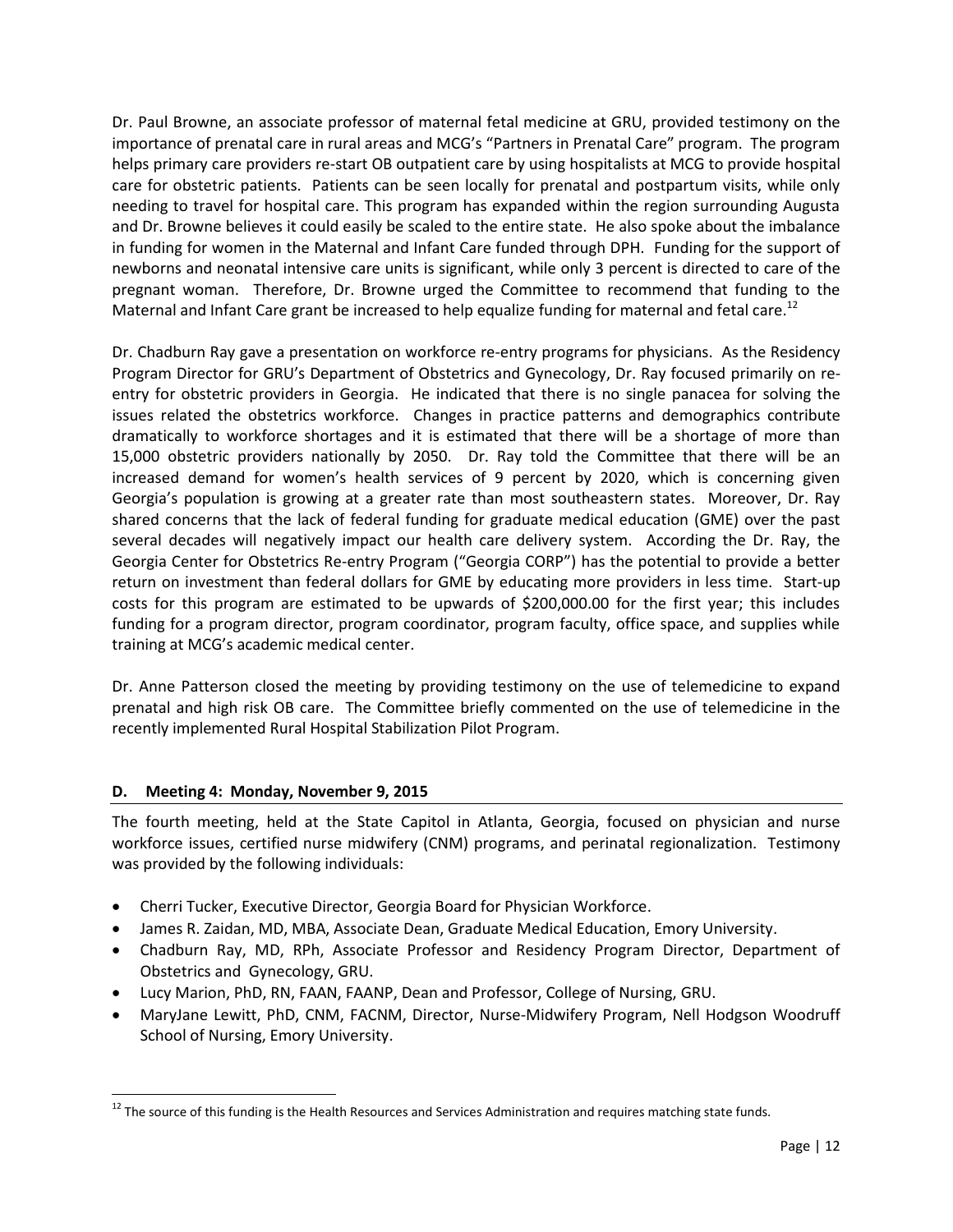- Nicole Carlson, PhD, CNM, Assistant Professor, Nell Hodgson Woodruff School of Nursing, Emory University; President, Georgia Affiliate of the American College of Nurse Midwives.
- Pat Cota, RN, MS, Executive Director, Georgia OBGyn Society.
- Seema Csukas, MD, PhD, Medical Director, Maternal and Child Programs, DPH.

Ms. Cherri Tucker of Georgia Board for Physician Workforce (GBPW) provided a brief presentation to the Committee on physician workforce data in Georgia. She informed the Committee that Governor Deal has committed to adding 400 new Graduate Medical Education (GME) residency slots in Georgia to bring our state up to the per capita rate of medical residents for southeastern states. Currently, GBPW offers the Physicians for Rural Areas Assistance Program, which can help with loan repayment amounts up to \$100,000. She also reminded the Committee of the Georgia Rural Physician Tax Credit incentive program, which is provided under O.C.G.A. § 48-7-29 and administered by the Georgia Department of Revenue. The Committee asked Ms. Tucker for additional data on the number of new GME position and related costs for State Fiscal Year (SFY) 2016, which is discussed below at Meeting 5. The Committee also heard testimony on GME programs in Georgia from Dr. Zaidan, Associate Dean of GME at Emory University. Dr. Zaidan told the Committee that while Emory is known for its sub-speciality programs, it is focusing on expanding its family medicine, internal medicine, and gerontology programs. Dr. Ray of GRU commented that MCG's program faces funding challenges of absorbing the cost of previous residents; currently, three residency slots must be funded through partnerships with regional hospitals. Dr. Zaidan and Dr. Ray mentioned the prohibitive nature of student loan debt and agreed that it would be beneficial to explore tax credits and loan forgiveness programs to incentivize residents to stay in Georgia after completing training.

Dean Lucy Marion of GRU's College of Nursing presented information on APRN training programs, a continuation of the testimony she provided at Meeting 2 in Augusta, Georgia. At this hearing, Dean Marion discussed the lack of incentives for preceptors for APRNs in training programs in Georgia. She identified that Georgia is not currently a "destination state for APRNs" and suggested strategies to address this. Suggestions included: starting a faculty practice that maximizes student learning and provides salary incentives to faculty for maintaining competence in the field; forgiving education debt; and implementing inter-professional team assignments between APRNs and other medical professionals.

Drs. MaryJane Lewitt and Nicole Carlson of Emory presented information on the need for additional Certified Nurse-Midwifery (CNM) programs and preceptor sites in Georgia. Currently, the only school in Georgia with a CNM program is Emory University. Dr. Lewitt, Director of Emory's CNM program, told the Committee that 85 percent of student clinical experience for a CNM degree must take place with midwifery preceptors and there is lack of community-based preceptors in Georgia. She recommended that CNMs be included in the rural physician tax credit program that is administered by the Georgia Department of Revenue. In conclusion, Emory asked for the Committee's support to expand the practice authority for CNMs in Georgia.

Testimony on the Georgia's regional perinatal system and centers was provided by Dr. Seema Csukas of DPH and Ms. Pat Cota of the Georgia OBGyn Society. Dr. Csukas explained Georgia's six Regional Perinatal Centers are designated to specific geographic regions that provide advanced care for high risk mothers and infants.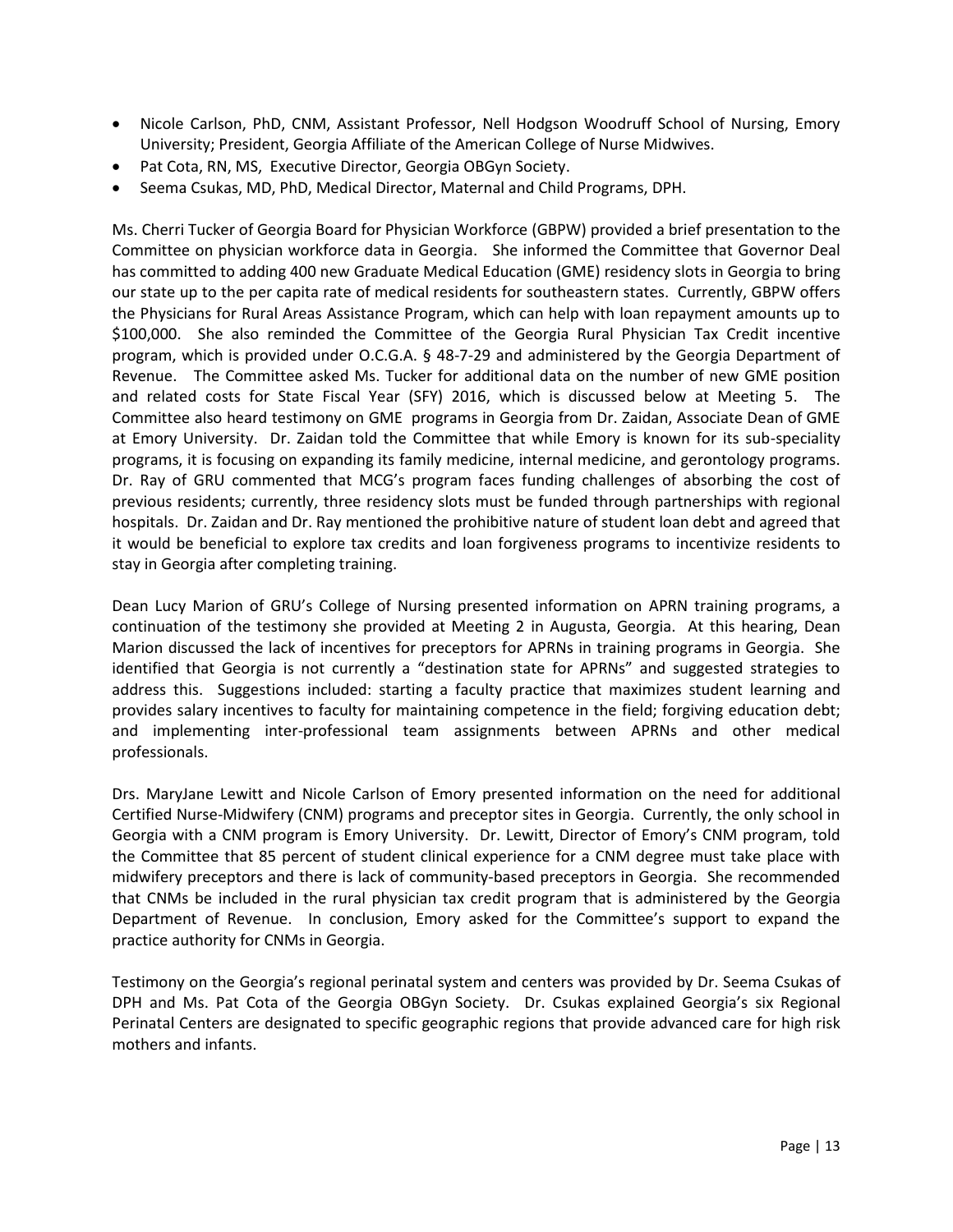Services Provided by Regional Perinatal Centers include:

- Comprehensive perinatal health care for pregnant women, their fetuses and infants of all risk categories;
- Medical consultation;
- Assistance with transport/transfers of high-risk mothers and infants; and
- Outreach education to providers and staff of hospitals within the specific region.

Ms. Cota then provided suggestions for preserving and updating Georgia's regional perinatal system. The Committee previously learned at Meeting 3 that the perinatal regions were last drawn in 1971 and therefore do not account for telemedicine services. Ms. Cota asked the Committee to consider a state level perinatal health collaborative to evaluate and coordinate all Georgia's efforts to improve obstetrical and newborn services by reorganizing and updating the regional perinatal system. This collaborative body would also be responsible for developing a plan for monitoring the levels of care in OB hospitals and submitting a report on the preservation of rural obstetric services.

### **E. Meeting 5: Thursday, December 3, 2015**

The Committee was briefed with follow-up information that was submitted by Emory University's CNM program and GBPW. At Meeting 4, the Committee heard from GBPW about the Governor's plan to create new GME residency positions in the following years. The roll-out schedule for SFY 2016 includes adding 20 new GME positions in Georgia hospitals. The total cost for these new GME slots in SFY 2016 is \$352,755.85.

Dr. Lewitt of Emory reiterated her testimony from Meeting 4, stating that full practice authority for CNMs in Georgia would improve access to care, especially in rural areas. Currently, Georgia is one of two states that have not passed legislation expanding full practice authority for CNMs. Many states have made use of the model statutes and rule language in the National Council for State Boards of Nursing Model Act, which was provided to the Committee.

In conclusion, the Committee discussed its findings and recommendations based on the testimony heard at Meetings 1-5. The Committee's recommendations are summarized below in Section IV.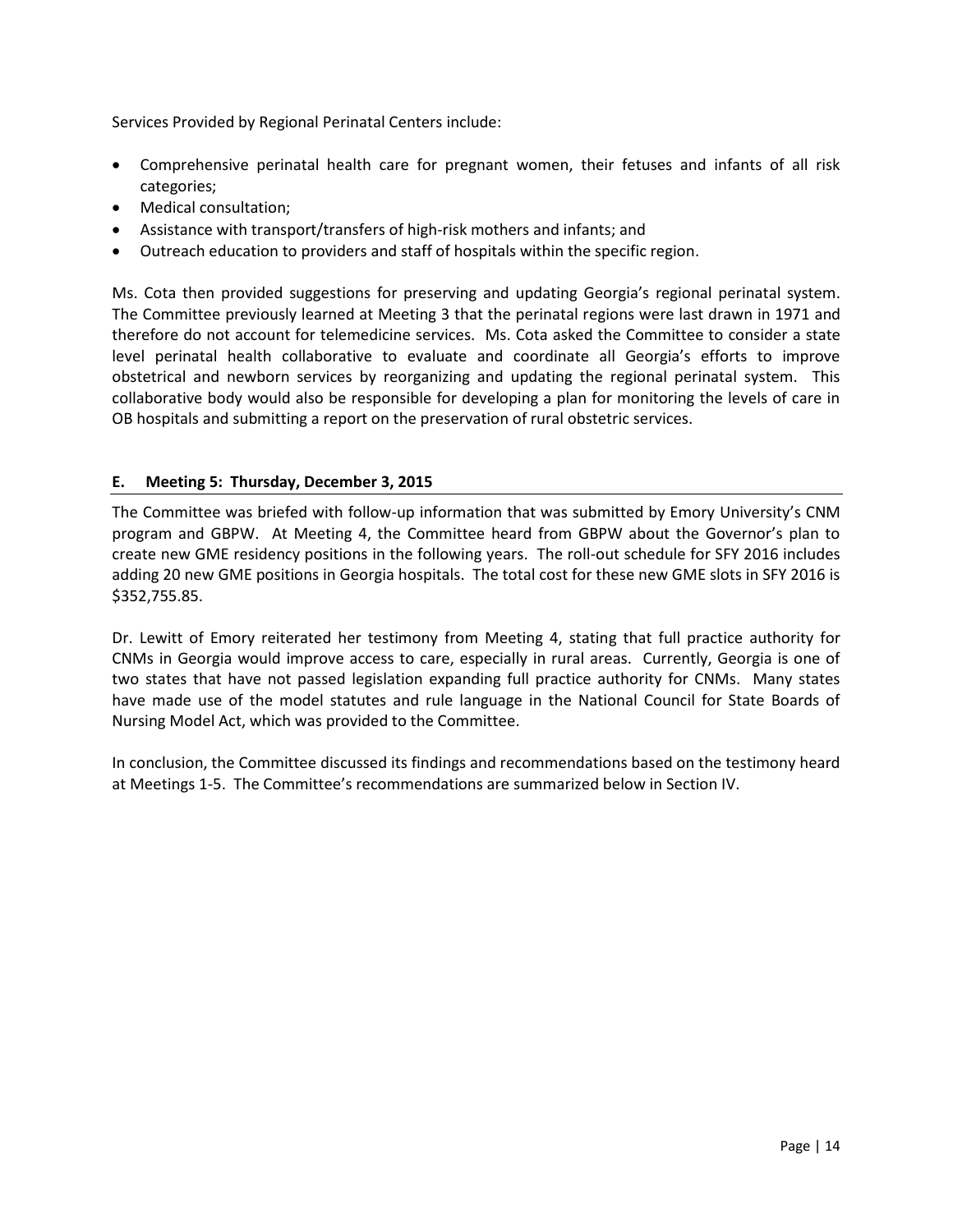### **IV. COMMITTEE RECOMMENDATIONS**

Based on the foregoing findings, the Committee makes the following recommendations:

- 1. The Committee was encouraged by the findings of the Maternal Mortality Review Committee's (MMRC's) first year of case reviews following the passage of Senate Bill 27 in 2014. It strongly supports the ongoing efforts of the MMRC and anticipates Georgia will see an improvement in its national ranking for maternal mortality rate.
- 2. As the ADRD Registry within DPH continues to collect data on Alzheimer's disease, the Committee will continue to monitor its status and explore ways to enhance resources for Georgia's patients and caregivers. The MMRC and ADRD Registry are important initiatives that collect data for the purpose of monitoring and improving health outcomes in Georgia. Similar initiatives to learn about Georgia's population should be explored.
- 3. The Committee agrees that it is imperative to preserve care for women across the state and supports increasing obstetric, certified nurse midwife (CNM), and public health practice in Georgia's rural areas. In addition to workforce re-entry programs, incentives such as loan forgiveness, tax credits, adequate reimbursement rates, and bonus plans are options that should be explored in the future. Additionally, the Committee supports the Governor's work to increase GME residency slots in Georgia.
- 4. The Committee will continue to monitor the status of the Rural Hospital Stabilization Pilot Program and is optimistic about future opportunities to emphasize the concept of patient-centered medical homes and increase the utilization of telemedicine in rural Georgia.
- 5. The Committee supports efforts to strengthen Georgia's regional perinatal system for high risk women's health care and agrees it would be worthwhile to outline a detailed plan for a state level perinatal health collaborative.
- 6. After hearing testimony on Certified Nurse Midwifery, the Committee supports establishing additional CNM programs in Georgia and would like to explore options for increasing the Medicaid reimbursement rate for CNM services.
- 7. As it supports the ongoing work of nurse training programs, the Committee will continue to examine issues related to expanding the scope of practice for advanced practice nurses and CNMs in Georgia.
- 8. The Committee recommends a continuance of the state funds appropriated to Elder Abuse Investigations and Prevention under DHS for State Fiscal Year 2016, including funds for temporary emergency respite and APS services.
- 9. The Committee recommends a continuance of state funds appropriated to the Cancer State Aid (CSA) Program and further recommends that such funding be increased to prevent the CSA Program from running out of money two months early each year. It is important that the CSA Program have access to funds that allow diagnostic imaging year-round. This is crucial since the first step in detecting and treating cancer is diagnostic imaging, and delays in diagnostic imaging contribute to the uncompensated costs for care in Georgia. The Committee also supports efforts to increase awareness of risk factors and screening services for breast, ovarian, and cervical cancers.